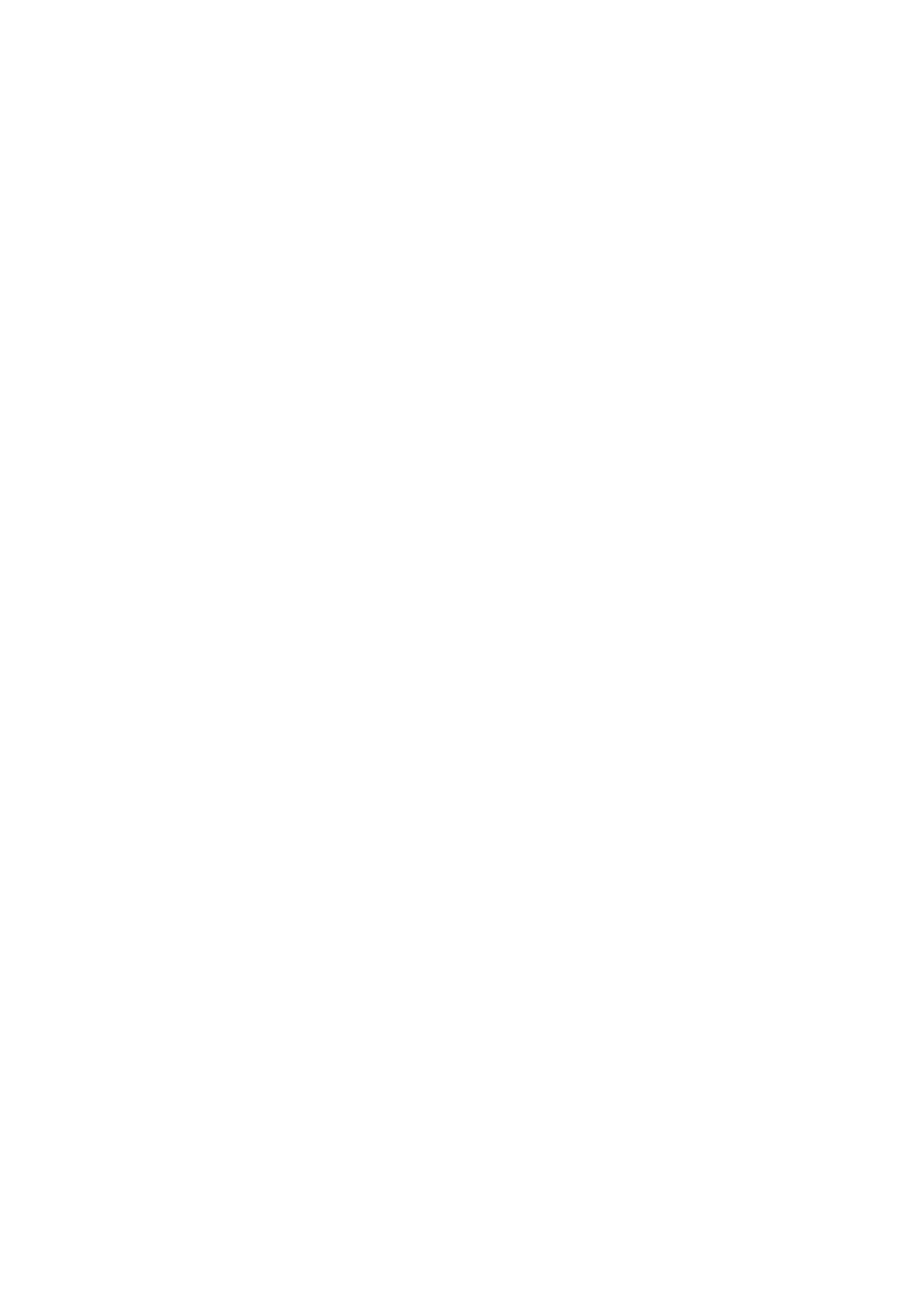# **BRECKLAND DISTRICT COUNCIL**

- **Report of:** Executive Director of Commissioning & Governance
- **To:** Special Overview & Scrutiny Commission 24 July 2014

**Author:** Teresa Smith – Committee Officer

**Subject:** Report of Task & Finish Group – Watton Medical Practice

**Purpose:** The purpose of this report is to highlight issues that have been raised as a result of Watton Medical Practice de-registering 1,500 patients and the impact on Neighbouring practices.

#### **Recommendations :**

- 1. That NHS England review the rules and guidelines for becoming a dispensing practice and to consider whether they had an impact on the recruitment and retention of GPs; and
- 2. That NHS England, Clinical Commissioning Groups and Local Practices should be consulted with regards to planning applications to assist with future staffing requirements.

#### 1.0 **BACKGROUND**

- 1.1 It was identified in early May 2014 that Watton Medical Practice was under severe pressure. Two options had been discussed with NHS England. One was to close the patient list for a maximum of 12 months, and the second was to de-list a number of patients based on BMA guidelines on patient safety.
- 1.2 A decision was taken by Watton Medical Practice and NHS England to close the patient list for a period of time. The decision to de-register 1,500 patients was made by the Practice itself.
- 1.3 On 5 June 2014 the Eastern Daily Press reported that Watton Medical Practice was deregistering 1,500 patients whose postcodes fell within the catchment area of neighbouring practices. As this was not technically a closure of a service it did not fall within the protocol that requires GP practices to consult with the Norfolk Health Overview and Scrutiny Committee (NHOSC) in advance of considering branch or main practice closures.
- 1.4 The Watton practice had been attempting to recruit new staff since August 2013 but had been experiencing significant issues with capacity following the resignation or retirement of several members of staff which it has not been able to replace. Further clinical staff are due to retire or leave in the next 12 months. The ratio of patients to doctors at the Watton practice had increased above that which is seen as clinically safe within the NHS. The practice is still trying to recruit and NHS England East Anglia Area Team (EAAT) are continuing to work with the practice on the recruitment process.
- 1.5 In addition to the de-registration of patients the Watton practice had also closed its list, which means that it will not take on new patients other than the family members of existing patients.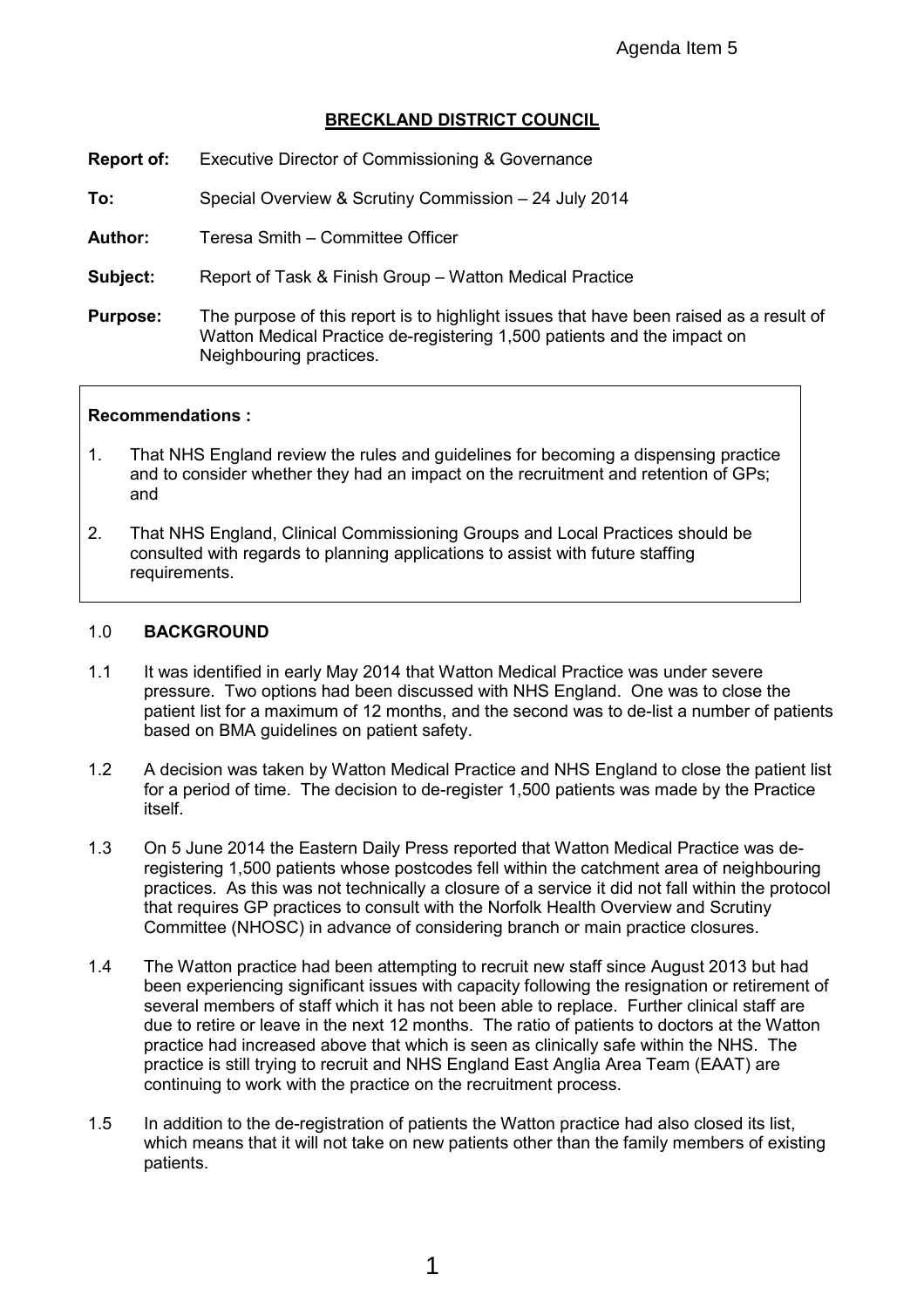- 1.6 The practice has also implemented a new appointment system in recent times to enable it to provide a greater number of appointments. The process involves patients who wish to book an appointment being initially assessed by a doctor or nurse over the phone. Those who do not need or wish to attend in person receive advice over the phone, while other patients who need to be seen are allocated an appointment of an appropriate length or urgency. This system is very similar to that operated by a number of other local practices. A valid criticism of the process could be a loss of privacy when a patient is in either a family or work environment and therefore sensitivity needed to be observed.
- 1.7 The decision to close the Watton Medical Practice patient list came into effect on 1 June 2014. The NHS England EAAT consulted with the neighbouring practices immediately before the decision was taken and considered their concerns but, on balance, felt that the application to close the patient list should be agreed. On the evidence provided to the Task and Finish Group by those consulted, Members considered the overall consultation left much to be desired.
- 1.8 Following the de-registration of the 1,500 patients from Watton, NHS England EAAT is very conscious of the effects on neighbouring practices and is providing additional resources to:-
	- Secure additional capacity to undertake home visits for all affected practices
	- Provide communications support to the Watton practice
	- Support discussions with the community service providers to ensure continuity of care for patients in the community.
- 1.9 There are no plans to commission a second surgery in Watton as the NHS England EAAT considers the existing practice, with sufficient GP resources supported by other clinical staff including Nurse Practitioners, would be able to provide services to the local population.
- 1.10 The NHS England EAAT acknowledges that the shortage of GPs is now an important issue across Norfolk and East Anglia. It describes recruitment and retention of doctors as a significant risk to many practices, with locum doctors becoming more difficult and expensive to recruit. It is working at a local and regional level to highlight the issue and identify opportunities to raise the profile of East Anglia. The issue of NHS workforce planning with particular regard to GP recruitment and retention as it affects Norfolk is one which NHOSC might wish to examine.
- 1.11 Councillors from Breckland District Council and the local Member of the Norfolk County Council have met with NHS England EAAT about the situation in Watton and neighbouring areas.
- 1.12 The issue was raised at Breckland Overview and Scrutiny Commission meeting on 30 June 2014 where it was agreed a Task & Finish Group would be set up to consider the following issues:
	- Data Gathering
	- Future Growth of the District and means by which NHS respond to that.
	- Recruitment and retention of GPs at the surgery and across Norfolk.
	- Locally specific Issues
- 1.13 The Task & Finish Group met on two occasions, 1 July where specific questions were agreed to be asked of the Watton Medical Practice, and neighbouring practices. The second meeting held on 15 July saw consultations with the Watton Practice Manager, a representative of patients de-registered Maxine Creed, and Julian Horn, Editor of the Wayland News.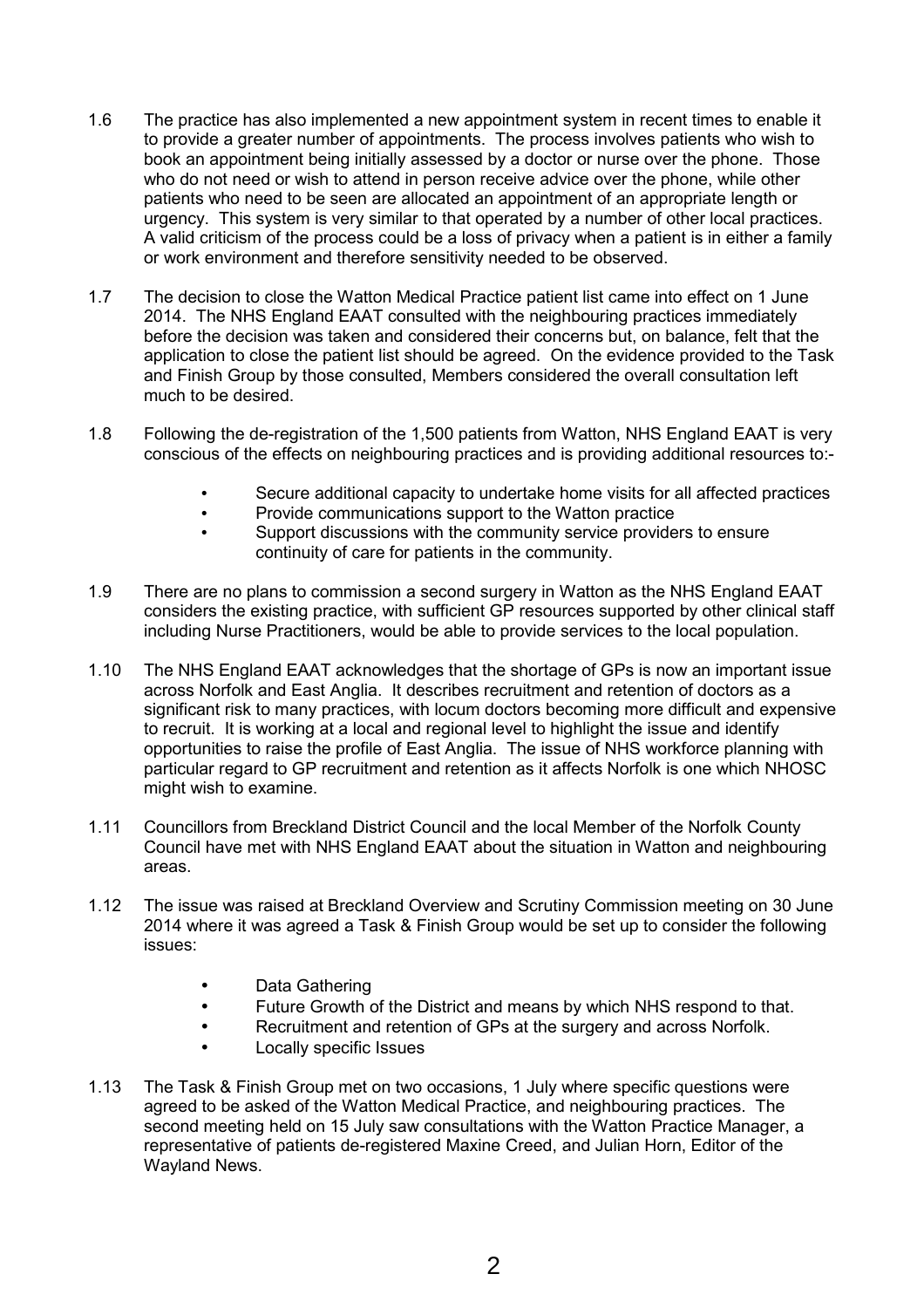- 1.14 The Task and Finish Group issued letters to the neighbouring practices to ask them specific questions of which the feedback is set out in Appendix 2.
- 1.15 A letter was sent to the Watton Medical Practice to invite the Practice Manager and Senior Practitioner to a meeting to discuss a list of issues the Task and Finish Group had raised. A copy of the letter is shown in Appendix 3.
- 1.16 Capita was asked to provide information on the housing figures for Watton and the surrounding villages to inform if population growth has had a major impact on patient numbers. This information is shown in Appendix 4.
- 1.17 NHS England reported there were no issues of concern with regard to the quality of medical treatment given by the Practice. This view was supported by other consultees.
- 1.18 After high-level research had been undertaken, the Task and Finish Group highlighted the following issues as being the main concerns as a result of the Watton Medical Practice deregistering 1,500 patients and the impact this has had on neighbouring practices.

#### 1.19 **Issue 1 - Growth in Population in and around Watton**

- 1.19.1 It was understood initially the growth in population of in and around Watton was the main cause for the de-registration of 1,500 patients.
- 1.19.2 Following investigation with Capita on the housing figures, together with the meeting held with the Practice Manager it was clear that this was an issue with the recruitment and retention of GPs and not an increase in patient numbers through population growth or in-migration.
- 1.19.3 Appendix 4 gives housing completion data for the parishes in and around the Watton area since 2009 and shows the growth in population has not had an impact on an increase in patients at the Practice. The collective effect of planning permissions within the affected areas is broadly equivalent to one additional GP over a five-year planning cycle.
- 1.19.4 The catchment area map (Appendix 2) is very unclear particularly around who should be registered at the Watton Surgery. Access to catchment area maps is not easy for the general public.
- 1.19.5 It was reported at a meeting held with Elizabeth Truss MP on Friday 11 July that those living in the core catchment area of Watton Medical Practice and in areas not covered by any other medical practice could still be allocated to the practice, but would need to follow the formal allocation process which was administered by SERCO.
- 1.19.6 Following feedback received from neighbouring practices it was noted that GP Practices nor NHS England were involved as a statutory consultee as part of the planning process. Only NHS England can commission new GP Practices and are only involved if a premises needs to be allocated, they are not included in the growth plans.
- 1.19.7 It is recommended by the Task and Finish Group that in future NHS England EAAT, Clinical Commissioning Groups and local practices should be included as a consultee on large planning applications.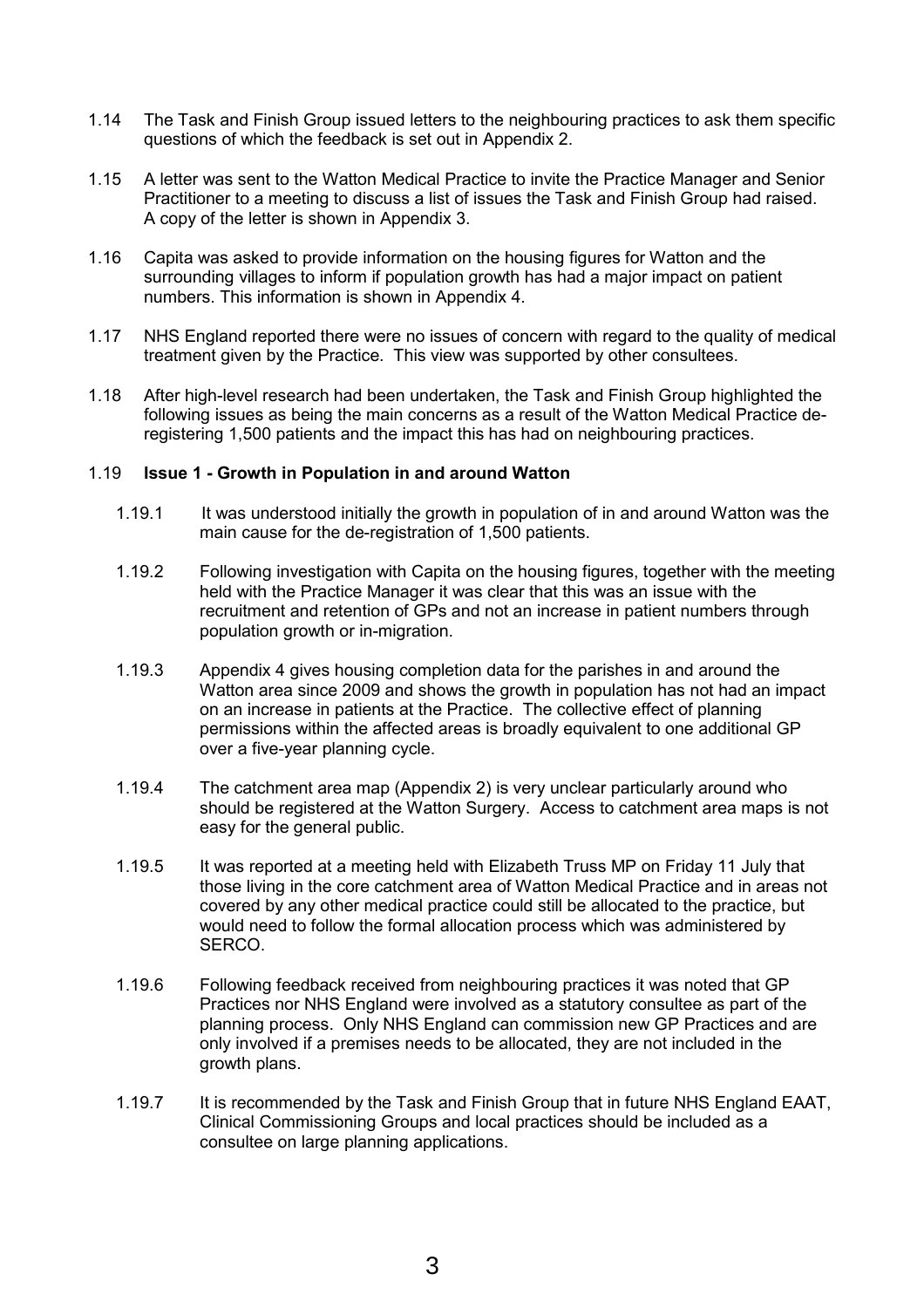## 1.20 **Issue 2 – Recruitment and Retention of Clinical Staff**

- 1.20.1 It became clear that following a series of unforeseen circumstances the Practice found themselves in a position of needing to recruit a number of clinical staff, however following the attempts of the Watton Medical Practice to recruit they had been unsuccessful in doing so. The Practice would continue to work with NHS England in recruiting GPs and have advertised in a variety of places including the British Medical Journal and the Local Medical Council.
- 1.20.2 It transpired that a key reason behind the difficulties in attracting GPs to the Watton Medical Practice that it is not a dispensing practice. Further investigation would be required to look at the disparity between dispensing and non-dispensing practices. Some practices in the District, in particular rural practices carry out their own dispensing; others have independent pharmacies co-located with their own premises.
- 1.20.3 Whilst recruitment is underway at the Practice to fill the vacant posts there is no guarantee that this process will be successful and in what timeframe. Should the practice fail to recruit and should there be further staff changes, then the Practice would – later this year – need to consider the options open to them and how they best meet the needs of their catchment whilst maintaining an appropriate GP/Patient ratio.

## 1.21 **Issue 3 – Public transport**

- 1.21.1 Concern was raised by the public about the lack of public transport around rural Norfolk. Some had been transferred to a surgery that was up to 13 miles away, and therefore transport costs were likely to increase to a point where patients would not be able to afford this and this could compromise their health.
- 1.21.2 Community Car schemes would be able to support patients where they were supplied in villages and Breckland Council would be able to provide financial assistance to Towns and Parishes that wish to operate the scheme.
- 1.21.3 The Task and Finish Group were informed that a Sub-group of the Health and Wellbeing Board was being set up at Norfolk County Council which would specifically look at how transport provision could be co-ordinated across Norfolk. Further information would be disseminated once known.

#### 2.0 **OPTIONS**

2.1 Members are invited to endorse the report and forward the recommendations to Norfolk Health Overview and Scrutiny Committee.

#### 3.0 **REASONS FOR RECOMMENDATIONS**

3.1 In examining the issues surrounding the de-registration of 1,500 patients from Watton Medical Practice it has become apparent that the number of GP Vacancies in Norfolk, is circa 50 which approximately represents an overall 10% shortfall.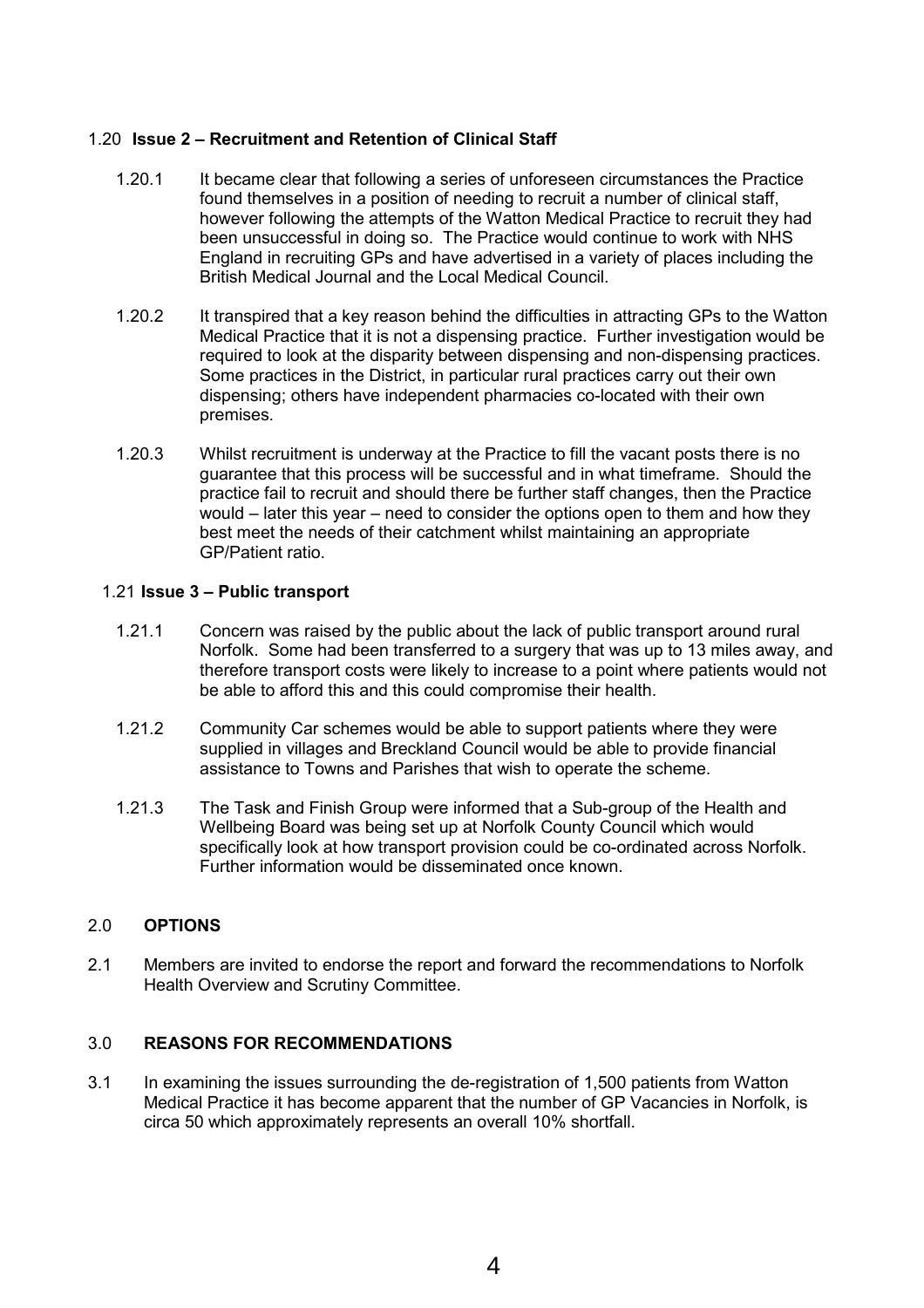- 3.2 The NHS England workforce strategy to 2020 fails adequately to consider the provision of GP services. GP practices are of course contracted services, however neither the NHS or local practices are statutory consultees' in the planning process.
- 3.3 Additionally, the cost of Locum Services in Norfolk can be up to £800 per session, making such services strategically unaffordable. Such costs for Norfolk are perhaps twice the equivalent costs in centres such as Cambridge.
- 3.4 A further factor is the provision of GP training posts, which have a number of unfilled vacancies in Norfolk (and Suffolk).
- 3.5 Breckland's Task and Finish Group identified significant disparity of potential earning between dispensing and non-dispensing GP practices making it more difficult for the latter to recruit.
- 3.6 Some Doctors Surgery leases, including those operating under PFI, have specific clauses restricting or debarring the use of premises for dispensing, adding further to local recruitment difficulties.
- 3.7 The 2014-15 workforce planning process has identified an extension of process to include GP provision through liaison with commissioners.
- 3.8 It is unclear how commissioners access information relating to growth of housing numbers proposed or what strategic vision exists for GP provision in 2020.
- 3.9 Overall therefore the subject of GP provision, growth, recruitment and retention is worthy of scrutiny on a Norfolk Wide basis.
- 3.10 The Group heard evidence that the process of de-registration was set by strict guidelines from NHS England and was therefore carried out having regard to postcode areas allocated to neighbouring practices. Any other basis could be seen to be wholly or partially unfair or biased.
- 3.11 The Group were very pleased to hear that there were no issues regarding the quality of medical care provided by the practice.
- 3.12 Breckland Council could become more pro-active to support the recruitment of GPs by promoting the benefits of living and working in the Breckland District, its five major Towns and wide range of villages and smaller communities.

#### 4.0 **EXPECTED BENEFITS**

- 4.1 There are none for Breckland Council.
- 5.0 **IMPLICATIONS**
- 5.1 **Carbon Footprint / Environmental Issues**
- 5.1.1 It is the opinion of the Report Author that there are no implications.

#### 5.2 **Constitution & Legal**

5.2.1 It is the opinion of the Report Author that there are no implications.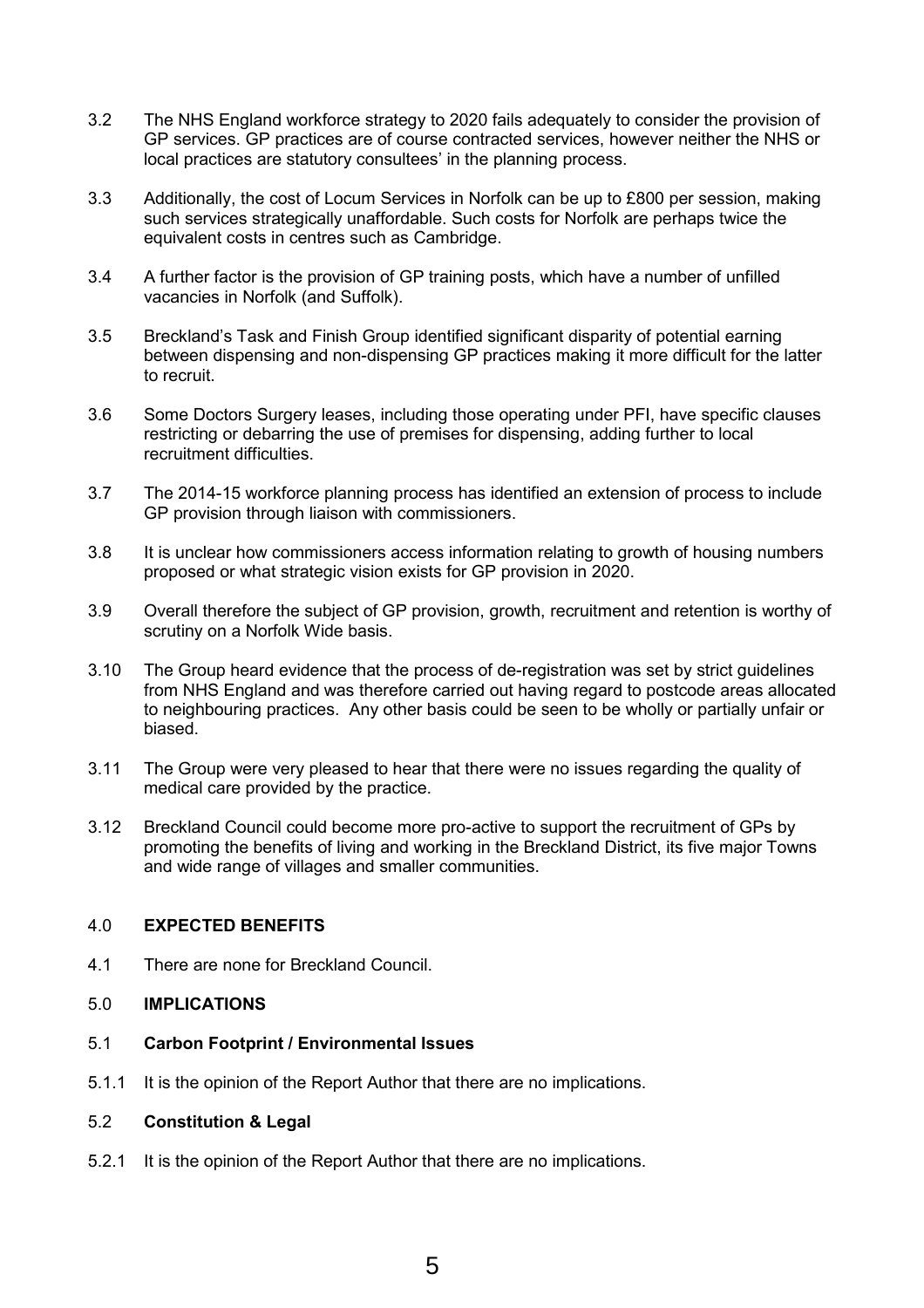#### 5.3 **Contracts**

5.3.1 It is the opinion of the Report Author that there are no implications.

### 5.4 **Corporate Priorities**

5.4.1 It is the opinion of the Report Author that there are no implications.

#### 5.5 **Crime and Disorder**

5.5.1 It is the opinion of the Report Author that there are no implications.

## 5.6 **Equality and Diversity / Human Rights**

5.6.1 It is the opinion of the Report Author that there are no implications.

## 5.7 **Financial**

5.7.1 It is the opinion of the Report Author that there are no implications.

## 5.8 **Risk Management**

5.8.1 It is the opinion of the Report Author that there are no implications.

## 5.9 **Staffing**

5.9.1 It is the opinion of the Report Author that there are no implications.

# 5.10 **Stakeholders / Consultation / Timescales**

5.10.1 It is the opinion of the Report Author that there are no implications.

# 6.0 **WARDS/COMMUNITIES AFFECTED**

6.1 Watton, Shipdham, Harling, Kenninghall, Swaffham, Burgh & Haverscroft, Queens, Thetford Abbey, Thetford Castle, Thetford Guildhall, Thetford Saxon.

# **7.0 ACRONYMS**

7.1 BMA – British Medical Association GP – General Practitoner NHOSC – Norfolk Health Overview and Scrutiny Committee NHS – National Health Service NHS England (EAAT) – NHS England East Anglia Area Team PFI – Private Finance Initiative

## **Lead Contact Officer**

Name and Post: Teresa Smith, Committee Officer Telephone Number: 01362 656295 Email: Teresa.Smith@breckland.gov.uk

**Director / Officer who will be attending the Meeting** Vicky Thomson, Democratic Services and Legal Manager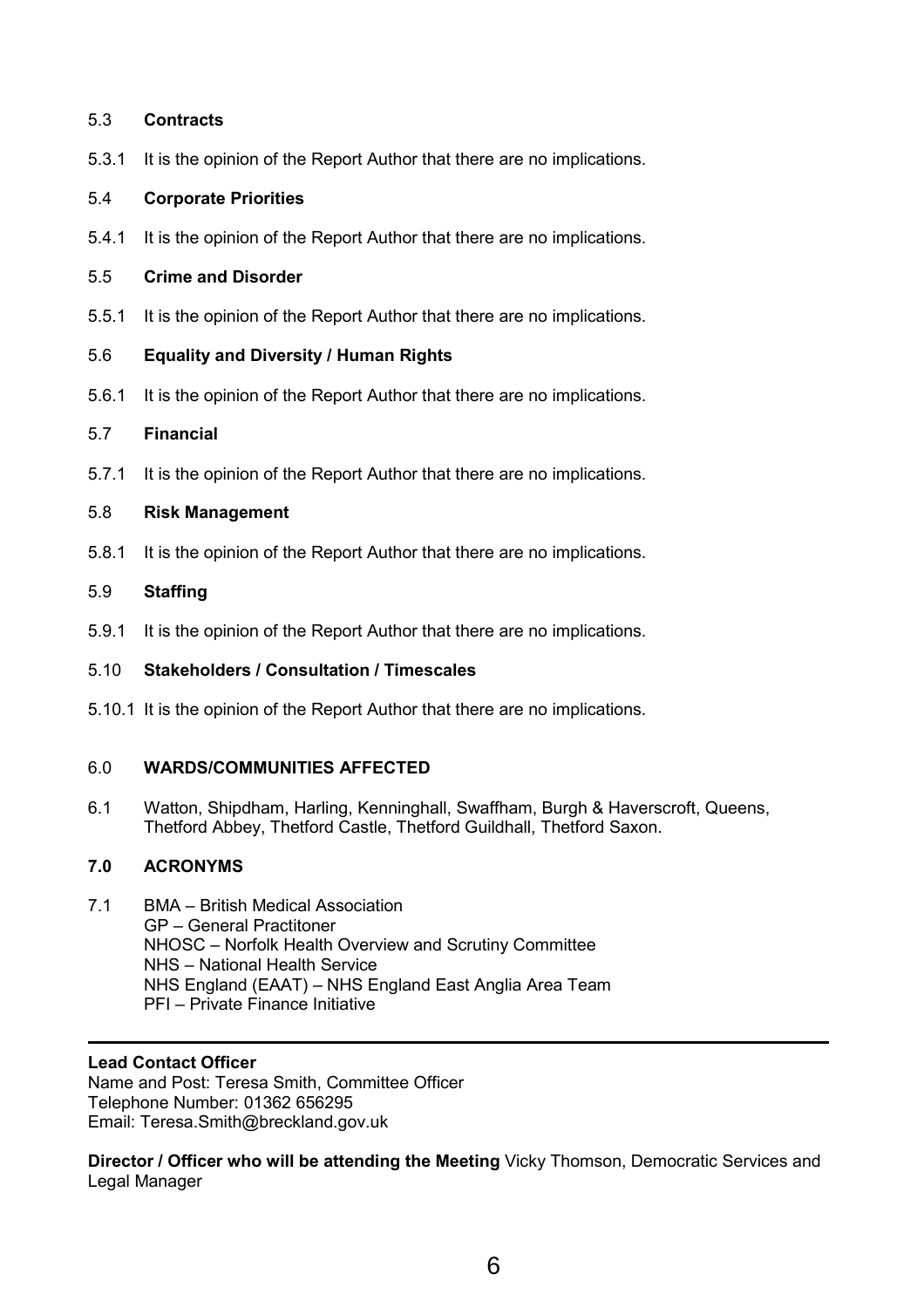# **Key Decision:** No

# **Exempt Decision:** No

# **Appendices attached to this report:**

- 1. Map of the area affected
- 2. Issues raised by Neighbouring practices
- 3. Watton Medical Practice Letter
- 4. Housing Growth in and around Watton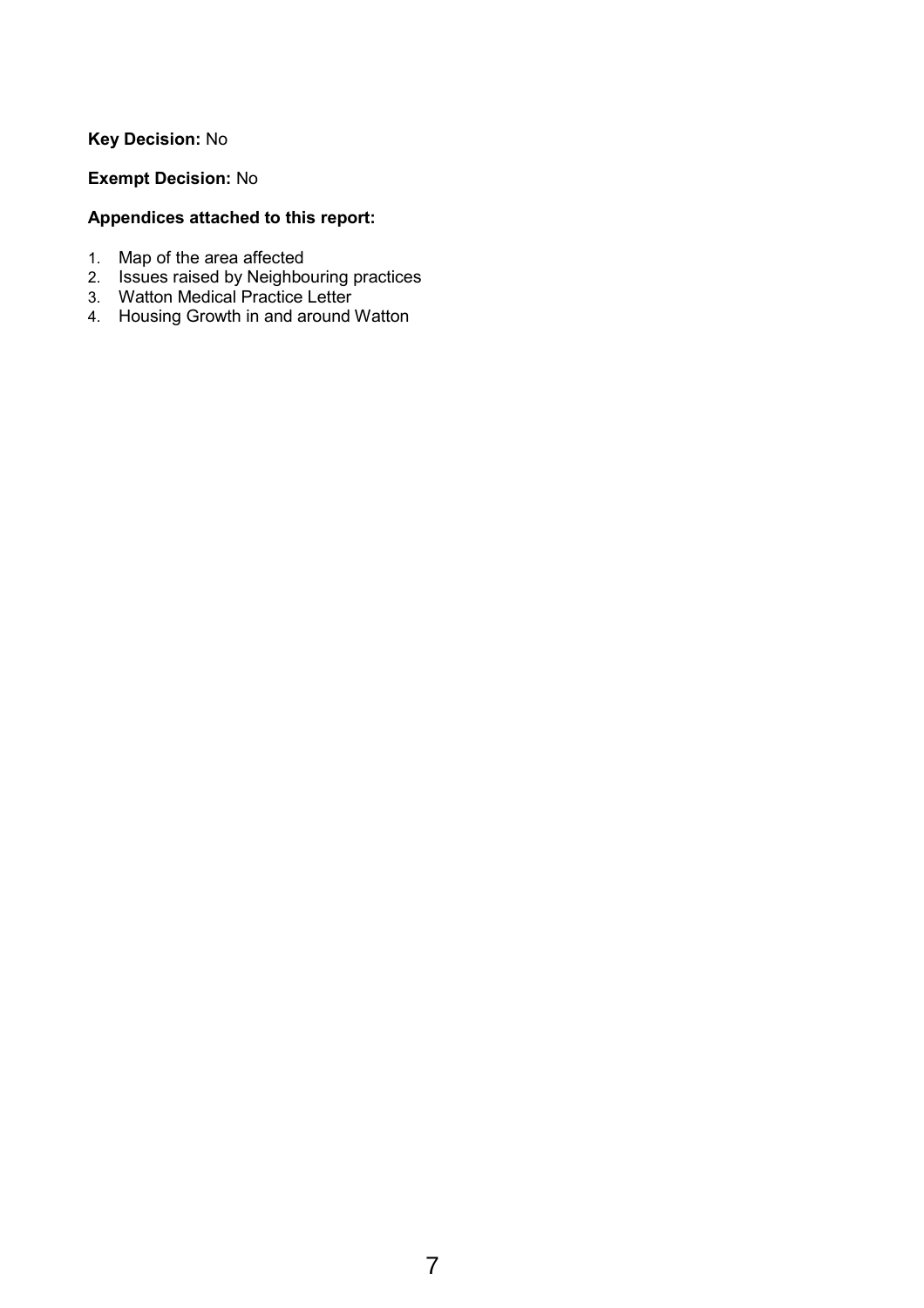

# **Appendix 1 – Map of the Area affected – Watton Medical Practice**

*The above map shows the boundary of the South Norfolk CCG.* 

The surgeries that were recommended for those who were de-registered are:

| <b>Surgery</b>      | <b>Distance from Watton</b> | <b>Approx Length of Driving Time</b> |
|---------------------|-----------------------------|--------------------------------------|
| Hingham             | 7.5 miles                   | 14 mins                              |
| Shipdham            | 5.8 miles                   | 11 mins                              |
| <b>East Harling</b> | 11.2 miles                  | 20 mins                              |
| Kenninghall         | 13.5 miles                  | 24 mins                              |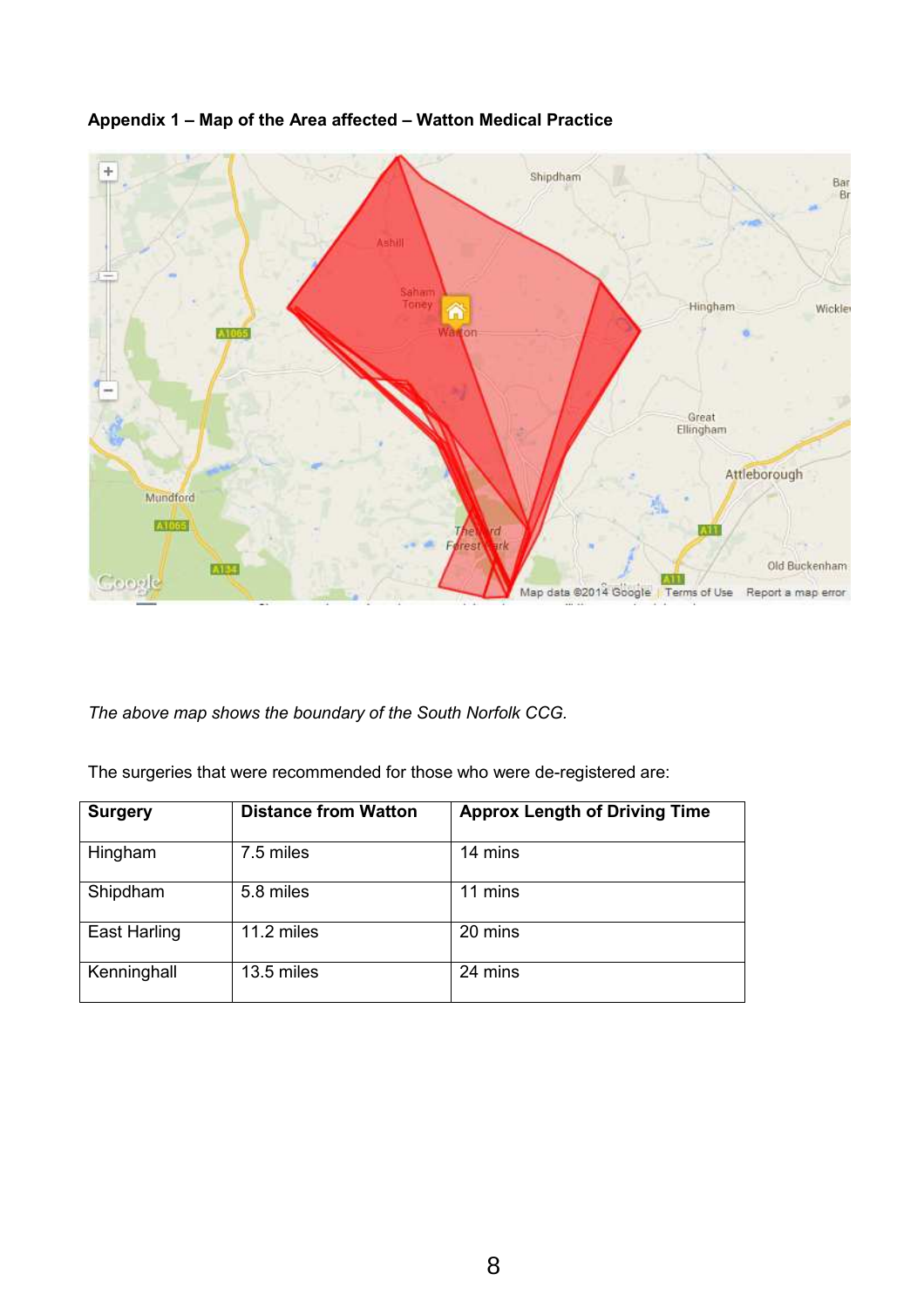## **Appendix 2 – Issues raised by Neighbouring Practices**

The Task & Finish Group wrote to the following neighbouring medical practices

- Manor Farm Medical Centre, Swaffham
- Campingland Surgery, Swaffham
- Dr Riddell & Partners, Grove Lane, Thetford
- Thetford Healthy Living Centre, Croxton Road, Thetford
- Plowright Surgery, North Pickenham Road, Necton
- The Surgery, Station Road, Attleborough
- Attleborough Surgeries, Queens Square, Attleborough
- East Harling Surgery
- Kenninghall Surgery
- Shipdham Surgery
- Hingham Surgery

They were asked the same questions and the anonomised responses below highlight the feedback received.

#### **1. What had been their recent experience of recruitment and retention over the last five years, and did they have any experiences which would be useful to share with other practices?**

Good quality recruitment over the last 5 years within the NHS has been and is still very difficult. We lost our senior practice nurse in January and advertised in the EDP (very expensive), tried all the normal networks, tried locum agencies, tried recruitment agencies, but to no avail. We really went out to multiple recruitment avenues and found a more senior nurse (Nurse Practitioner) who joined us in May. We were without a senior nurse for three months and found it very difficult.

Practices only wants to take on top quality, as if they take on a subpar clinician, they are going to end up with more problems than they had originally.

Overall we do not have a high turnover of staff and a number of the team here have been with us for over 10 years.

In the past five years we have lost two Partners who have moved outside of the UK. Furthermore, one of our Salaried GP's decided to leave the medical profession and retired early. We have been fortunate to recruit without too much difficulty using mediums such as the LMC, word of mouth and British Medical Journal. There will be a requirement to recruit shortly as one of our Partners has just resigned from the Practice.

We have only recruited one GP and this was due to the retirement of a previous long term locum. Luckily we were able to secure another regular locum to come onto the books and its working out well. Staff turnover in general is relatively low in our practice except for the usual wastage of retirement / house moves. Our highest turnover team would be Reception as the job is very challenging and they often don't receive the recognition they deserve. Most of our GPs are in their late 40s / 50s and so we are hoping to stave off the discussion around retirement for a year or two yet. Prior to this period, we did recruit 2 salaried GPs when a previous partner retired. We did have a limited selection of candidates for these positions although this was 5 years ago, and I am glad we are not facing a similar situation at present.

Recruitment of GPs is a significant challenge and we have faced huge issues in the past in trying to recruit. There appears to be a disconnect between supply and demand in that there are far more GP vacancies than there are GPs looking for work.

We have recently recruited a new GP from 1 June 2014 and we have a low turnover of all our staff.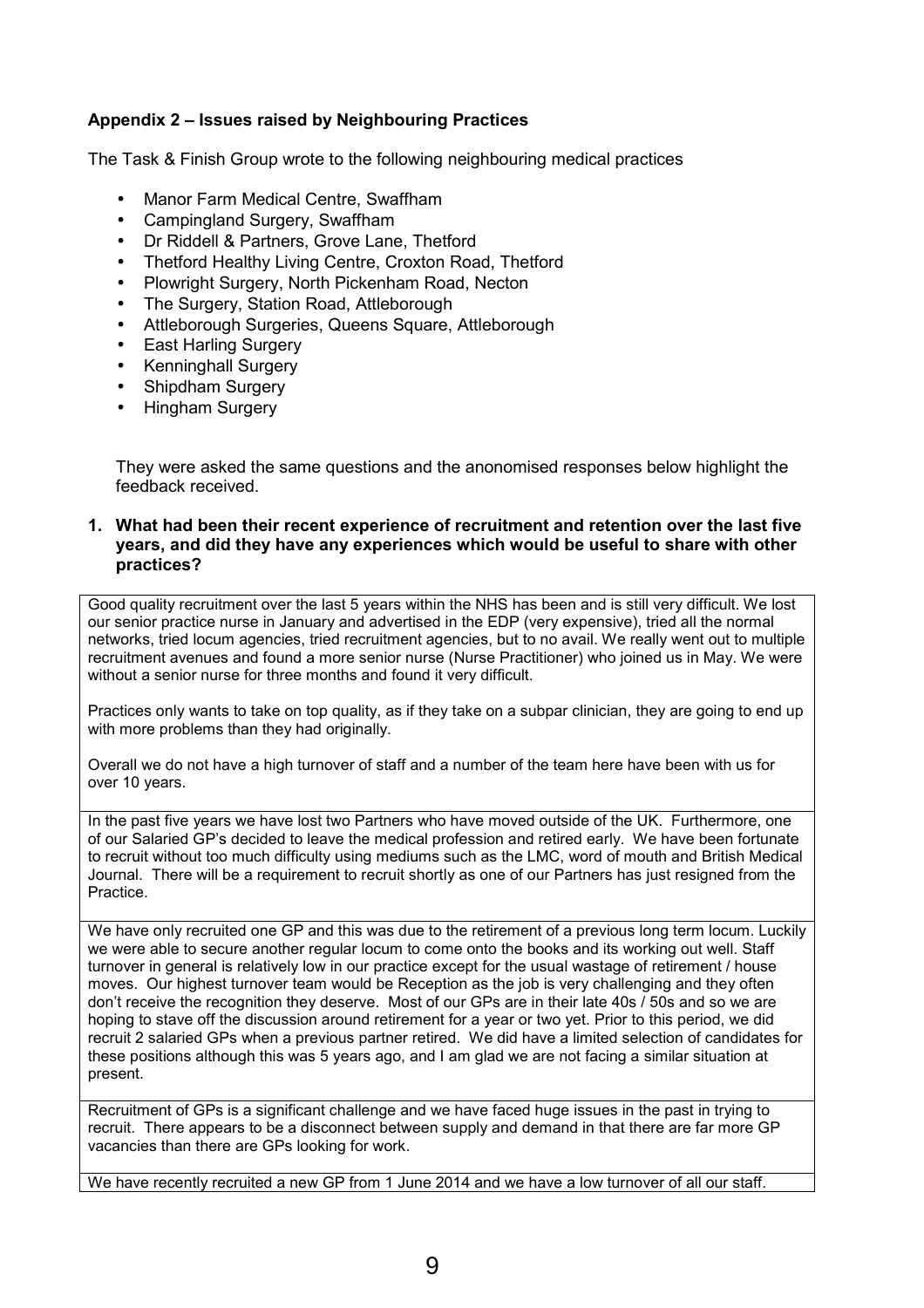#### **2. Had they been adequately consulted with regarding the de-registration of Watton patients? What impact has this had on their surgery?**

We received very little in the way of warning except an email from Watton Medical Practice asking whether certain villages were within our boundary area. When we confirmed that four such villages were in our Practice Area we were notified that Watton would be writing to these patients informing them that they were de-registering them and advising them to register with us. The number of patients that were likely to be affected totalled 186.

As at the end of June 2014 we have had 131 Watton patients register with us. This has caused a significant impact on all areas within the Practice. The main concern for us at present is the Out of Area allocations, specifically the ability to undertake home visits should they be requested. The Area Team have been trying for a considerable period of time to solve this issue but have yet to do so. In reality should we have to visit one of the allocated patients it could compromise clinical care for our existing patients.

Another concern for us is that the patients who are being allocated may be subjected to travel some distance to attend an appointment or collect medication. To our knowledge there is no Public transport available for these patients and this potentially renders them vulnerable.

No we were not consulted at all; we were just told that it was happening. There has been a major impact on our small surgery with our practice list size increasing around 8-9% in 5 weeks. This has put a real strain on our resources and existing patients are very unhappy that they have to wait longer for appointments. There has also been a real administrative and clinical strain put on us with the increased workload. I have to say that my team has been brilliant and all mucked in to support each other.

We were given 10 days' notice of this action and the patients were given 14 days' notice to reregister elsewhere. This timescale did not allow us much time to prepare and therefore had a huge impact on the day to day workload at the surgery.

A number of patients we have registered from Watton are very angry at being deregistered with little notice and we have borne the brunt of their anger, my team has remained calm and assured them this was Wattons' decision and we are just trying to help by taking them onto our books.

We hope we are through the worst of it, but if Watton deregister more patients (3000-4000), something they said they might do later this year if they cannot recruit, then it's going to be very serious, not just for us, but for all surrounding practices.

We did not feel that we were adequately consulted regarding the de-registration of Watton patients. We were given 10days notice of this action and the patients were given 14 days notice to register elsewhere. The timescales were therefore very quick which did not allow us a lot of time to prepare and therefore had a huge impact on the day to day workload at the surgery. Some of the patients concerned were very upset about their de-registration by Watton and this all takes extra time and effort at reception to allay any worries/fears. This large increase in patients at one time has also meant that our practice list size will have increased by 7% in one month, which in turn will mean a 7% increase in workload/daily activities for the future. We are working to try and prevent this having any adverse impact on our existing patients' care.

Yes Watton did adequately consult with us.

The consultation was minimal and strictly in the legal sense as opposed to the common interpretation of the word. We were 'consulted' with during May through one letter from the Area Team asking for our input into Watton closing their list to new patients – this is different from de-registering patients. Each of the 6 practices concerned expressed their grave concerns about Watton closing their list as all practices are facing not only challenging times, but considerable building of new houses within their areas. We assume that these concerns were considered but they were not acknowledged. The next communication came from the Area Team directly to the Watton practice in an email on  $22<sup>nd</sup>$  May, into which we were copied, which said that they had received agreement to close their list for new registrations. This letter did not allude to a de-registration scenario at all. We then received an email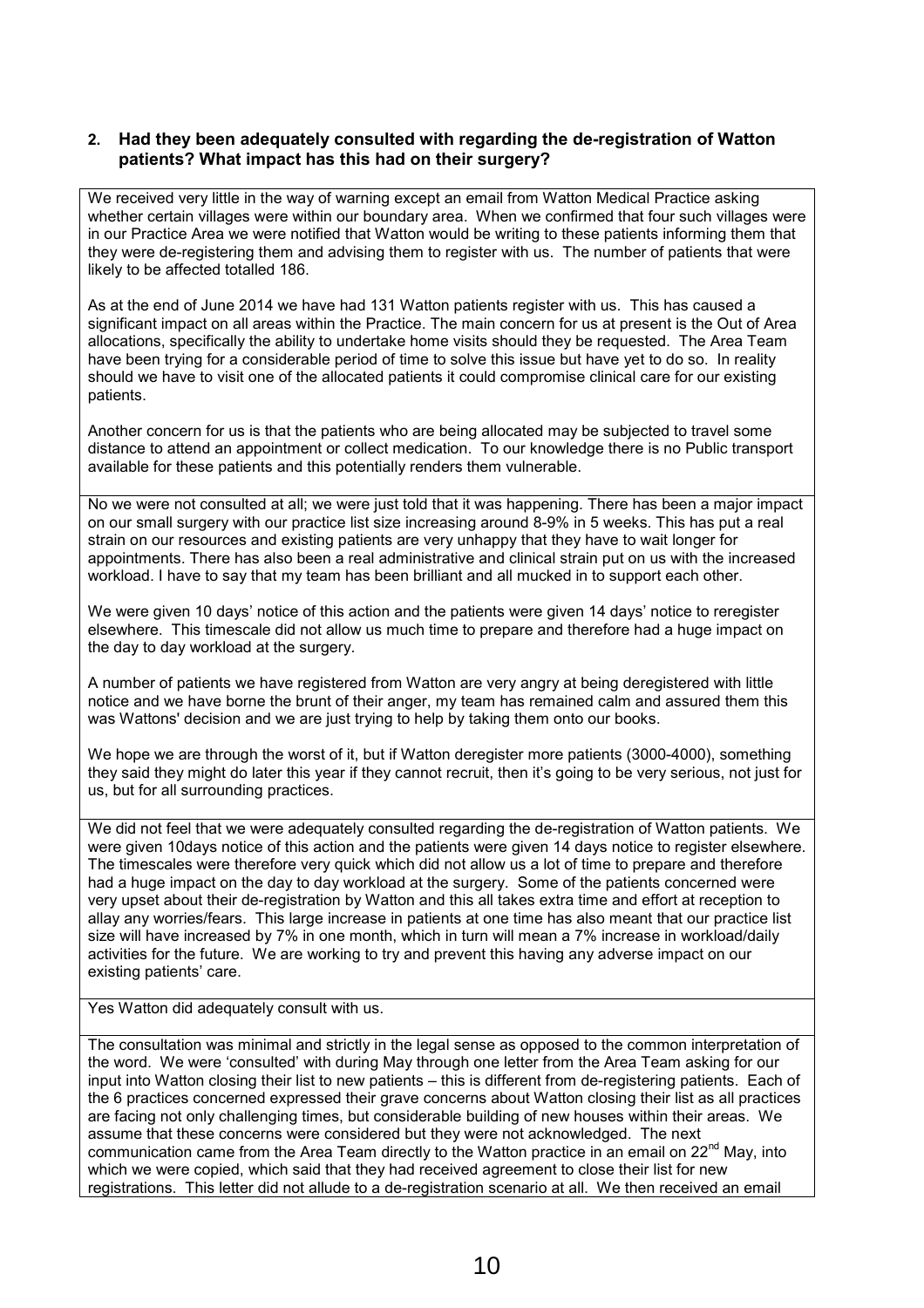from the Practice Manager at Watton on 23<sup>rd</sup> May to say that not only were they closing their list as of 2<sup>nd</sup> June, they would also be de-registering 1500 patients as of this date. So, although in theory we were consulted with, we were given exceedingly little notice that we would have 831 patients descending on us within 10 days. It only became apparent after a call to the Area Team on 23<sup>rd</sup> May that Watton did not need to gain permission to de-register the patients. In hindsight, it would have been much more sensible for the Area Team to have EITHER said to them, close your list immediately and then we'll discuss de-registration when we know the impact, OR de-register first and then we'll decide about a list closure. To do the 2 things in tandem has caused immense concern and stress to not only the 1500 deregistered patients, the patients moving into the Watton area who are being forced to register with surgeries many miles away, but has also risked de-stabilising 6 surrounding practices. We have been relatively fortunate in as much as we could put on some extra clinics, but we have a huge number of patients still to assess with regard their medical histories. The pressure on the surgery has been across all departments. Pressure on appointments for clinicians, dispensary staff who are trying desperately to manage a huge sudden increase in patients on medications, our reception team who have managed the registrations and the admin team who are struggling to keep abreast of the medical notes arriving weekly. We have experienced a 5% increase in patient list size in less than a month!

#### **3. To what degree were you consulted with regarding future growth and how did they plan for future resourcing?**

During my tenure (10 years) I have never been consulted about future growth in our Practice Area. Information such as this would be welcome in order that we can plan for future resourcing.

As far as I'm aware, we are not consulted at all with regard future growth, if this alludes to new builds and extending our towns and villages. I monitor the planning applications periodically – probably 6 monthly – and recently received a very helpful email from one of your planning team, when I enquired, with regard the number of current approved planning consents issued for multiple housing sites. These stats suggest that there is planning permission granted for another 834 houses within our catchment area. This would probably equate to approx. 2400 new patients, split between three practices. We all have an eye on this, but as we are financed retrospectively, it is not possible to bring resource in PRIOR to the demand. Thus we will be continuing to use locums to absorb any issues when they arise. In normal situations, although we think we will be nearing saturation point with another 1/3 of the expected 2,400 patients. This is manageable as long as there isn't a repeat of the Watton de-registration situation. We have made it eminently clear to the Area Team that we will NOT be absorbing any more mass de-registrations from patients from the Watton practice as the pressures are not sustainable. Unfortunately, legislation is not on our side and it is legally not possible to refuse to register patients who fall within your current catchment area unless you have closed your list. This is a last resort but something we would consider if the pressures became extreme.

We are not consulted about future growth and feel that the apparent lack of young GPs being trained nationally could cause us problems in the future.

As a practice we look at how many new registrations we are doing each month and see what building work is going on in the area that might impact us. We always future plan for growth in our own surgery and have increased clinical time with the recruitment of our salaried GP and trainee Nurse Practitioner. What we were not prepared for was the massive increase due the issue at Watton surgery.

We have not been consulted about future growth so currently have no plans for future resourcing. We are hoping that this issue is resolved in the shortest amount of time possible.

#### **Other Comments/concerns raised:**

Of a more worrying nature is the fact that the Watton Medical Practice list is closed. This means that any patient moving into the Watton area is unable to register with their local GP surgery. They will be assigned by SERCO to a practice surrounding Watton on a rotation basis. This takes no account of possible transport issues, patient's ability to drive or medical conditions, and may present severe difficulties in the future. It is not good for either patients or the practices for patients to not have a local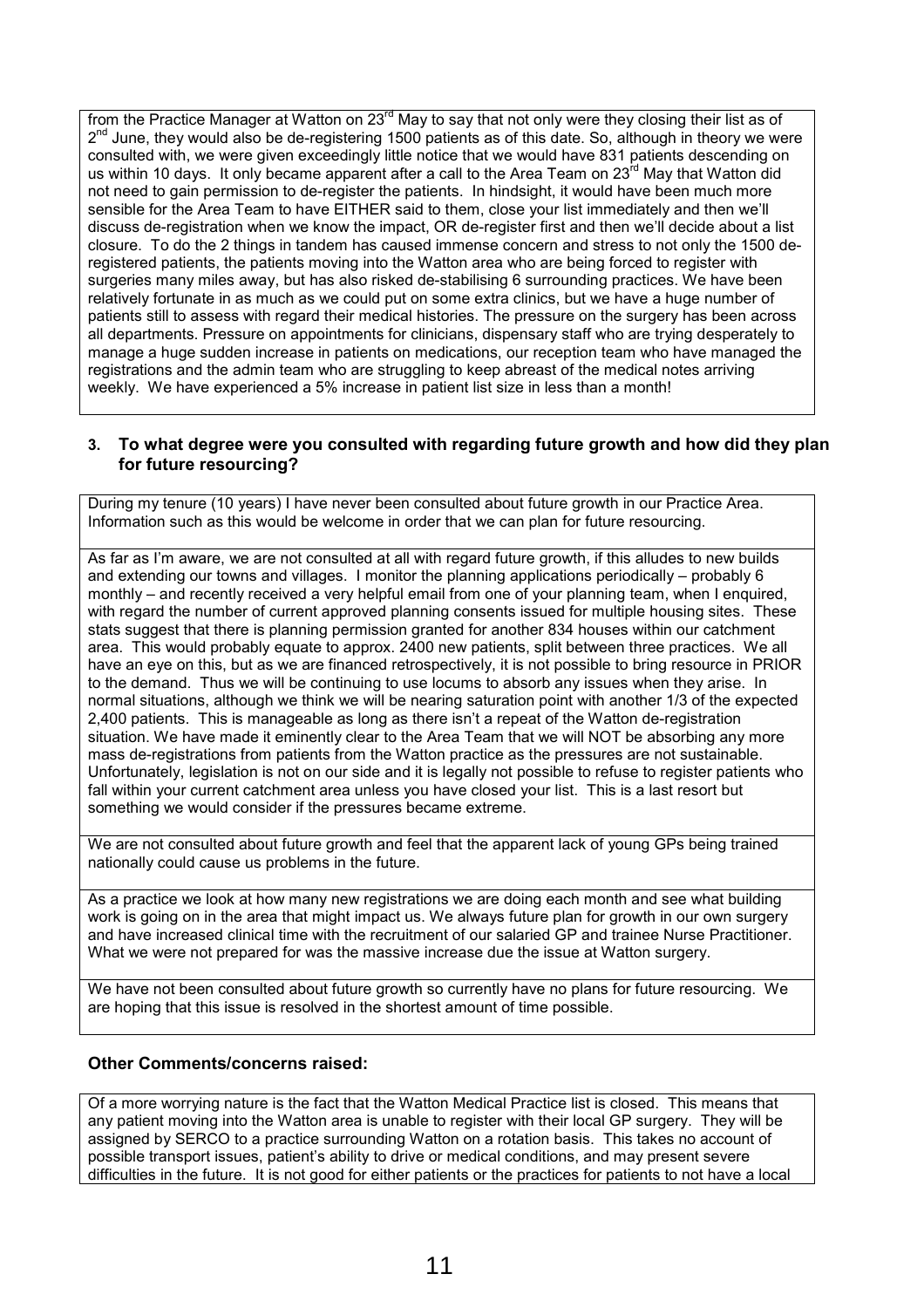surgery.

There is also the worry of the domino effect resulting in the destabilising of the surrounding practices. We are one of the practices that will be included in this rotation and obviously depending on numbers this may not be sustainable over a longer period of time.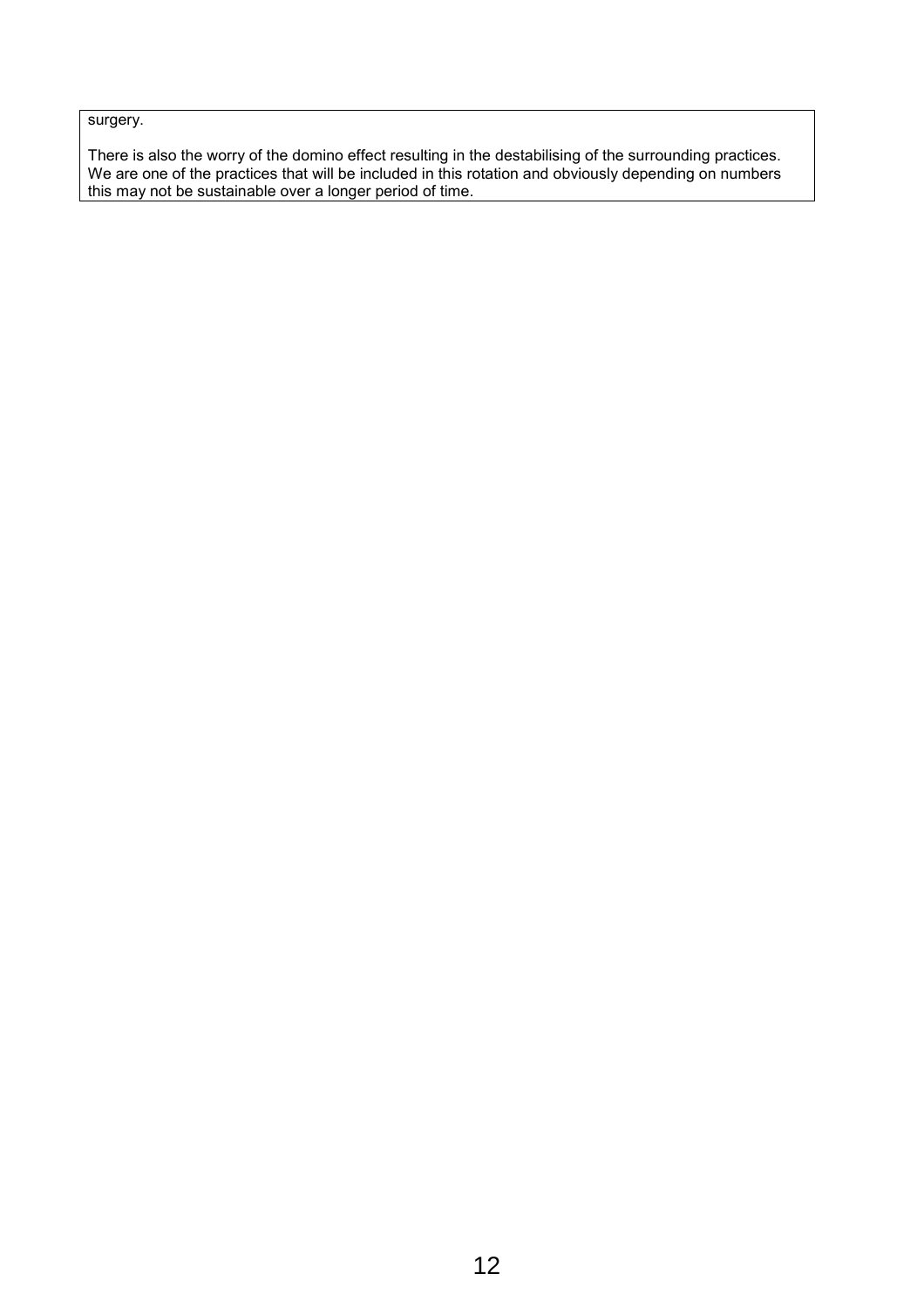#### **Appendix 3 – Letter to the Watton Medical Practice**



Democratic Services General Enquiries: 01362 656870 Fax No. 01362 690821 DX 743950 Dereham 2

Mrs M Osborne Practice Manager Watton Medical Practice 24 Gregor Shanks Way **Watton Thetford** Norfolk IP25 6FA

Your Ref: Our Ref: TS/ Contact: Teresa Smith<br>Direct Dial: 01362 65629 01362 656295 E-mail: teresa.smith@breckland.gov.uk Date 3 July 2014

Dear Mrs Osborne

You are I believe aware that the Overview and Scrutiny Commission of Breckland Council decided at its last meeting to set up a Task and Finish group to look at the issues surrounding the de-registration of 1500 patients from your surgery, and the effect upon what we regard as a significant number of Breckland residents.

I have been selected to chair this group as I am currently the Breckland appointee to Norfolk Health Overview and Scrutiny Commission (NHOSC).

The group consists of 6 voting members; other District Councillors are also entitled to attend our meetings. Members of the group have been selected on the basis of prior experience of Health Issues, or having relevant knowledge of Watton and neighbouring Parishes.

We will be sending out a simple questionnaire to adjacent Medical Practices, and will take input from community representatives.

I would like to extend an invitation to the senior partner and/or yourself as practice manager to attend a question and answer session of approximately one hour to discuss the issues arising and to put your own points of view.

I am aware of the time pressures you must have, we can therefore arrange for a meeting to be held either in Watton or at the District Council Offices in Dereham. We are hoping that this meeting can take place on 15 July, and would be grateful if you could let us know of a time that would suit you to attend.

We will also, but not concurrently, be seeking a representative from South Norfolk CCG to attend.

The task and finish group identified a number of specific questions for your practice which are set out overleaf.

1. On what basis did the surgery seek to recruit GPs and what were the incentives offered?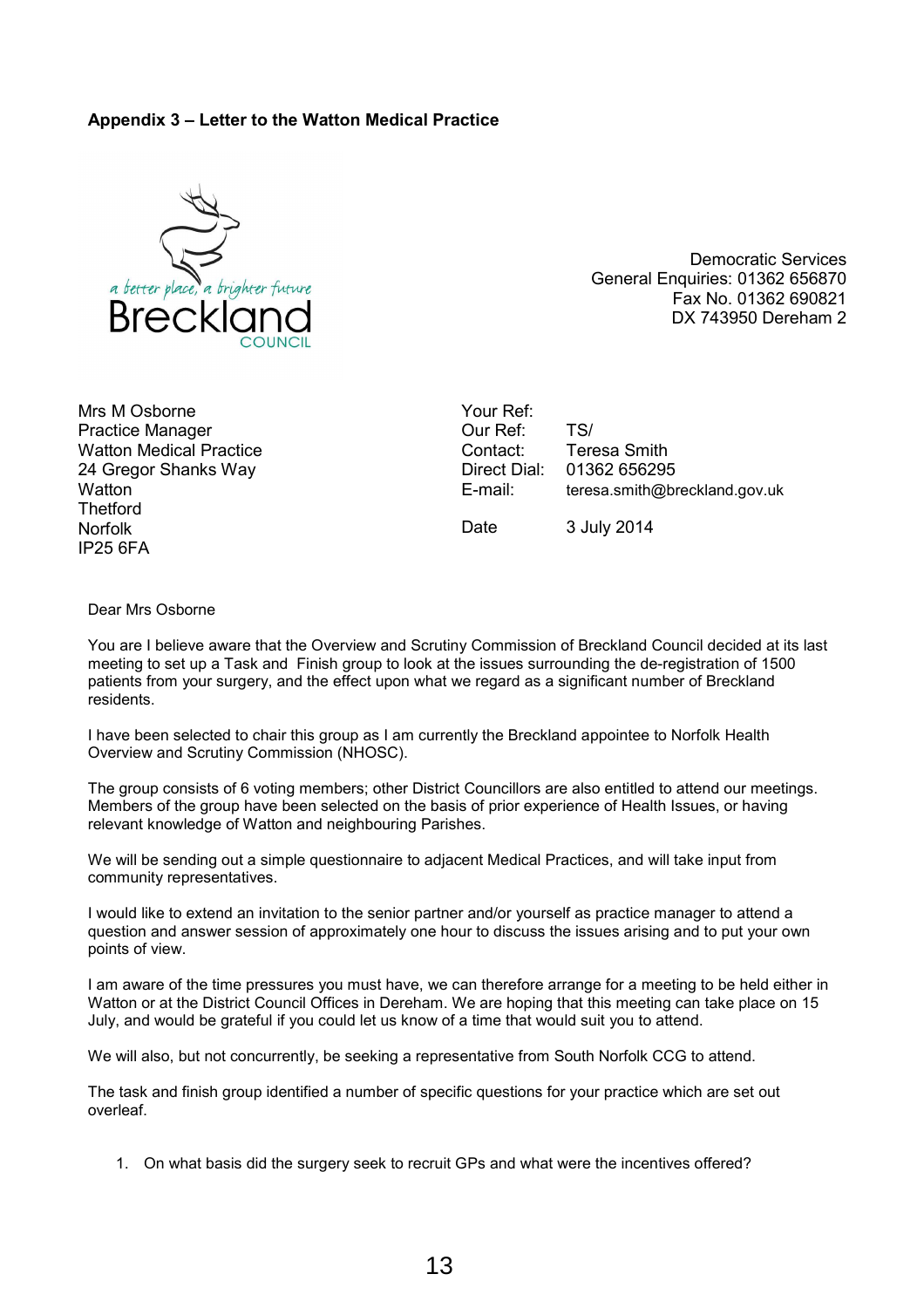- 2. What is the current level of Do Not Attend rates at the surgery?
- 3. The Task and Finish Group would like to understand what the current Management Structure is, and under what terms has it has been constituted.
- 4. Why had there been no public consultation, or why had the public not been offered the opportunity to voluntarily de-register?
- 5. If there had been a problem with recruiting GP's why had other local surgeries not reported any issues?
- 6. What impact has the de-registration had on neighbouring surgeries?
- 7. What support has been provided for those that have been de-registered?
- 8. Do patients feel that the current Patient Liaison Group are not serving the patients as it should be?
- 9. Were the first people to be de-registered those who were not within the Watton boundary and why has the Surgery taken on those patients in the first instance?
- 10. Has Watton Surgery recently asked patients to complete a questionnaire and have the results been forwarded to Quality Care Commission?
- 11. Had Watton Surgery recently undergone an inspection by the local Clinical Commissioning Group?

District Council issues that have relevant overlap include planning for growth in housing and funding of Community car schemes which help those in more remote areas access medical and other services. District Councils were recently given additional responsibilities as members of the County wide Health and Wellbeing board.

The question and answer session will not be open to the public, however the final summary report will be presented to Breckland's Overview and Scrutiny Commission for onward transmission to NHOSC.

Should you require further information on the role of health scrutiny we can provide links to the appropriate Government publications.

I would be grateful if you could let me know as soon as possible if you are able to attend this meeting at a time that suits you

With kind regards

Robert Kybird

Robert Kybird Chairman of the Council and Chair of the Task and Finish Group Breckland Representative on NHOSC